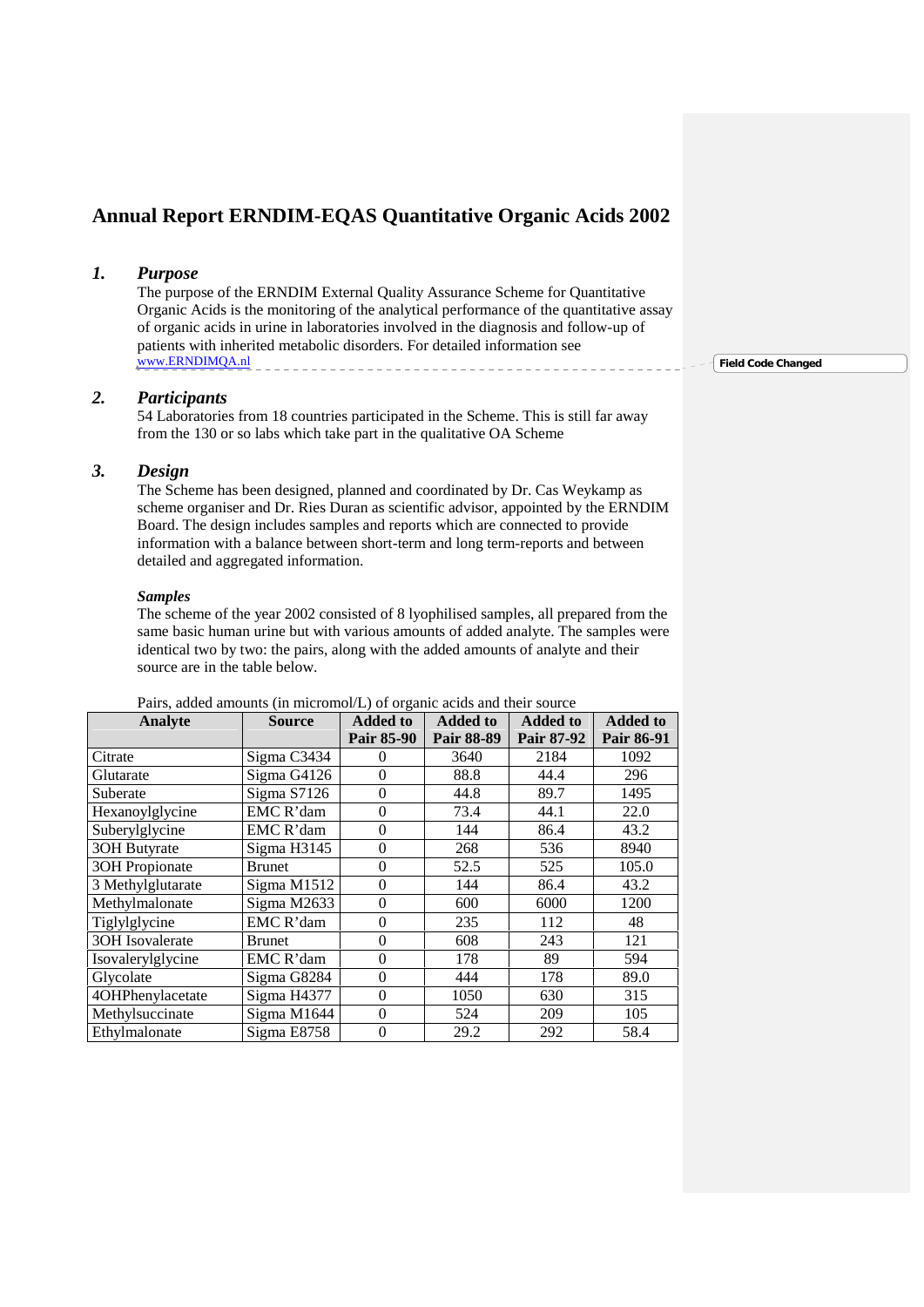#### *Reports*

All data-transfer, the introduction of data by the subscribers (methods, results) as well as their request of reports was done via the interactive website www.erndimqa.nl.

The website supplies short-term and long-term reports. Short-term reports are associated with the eight individual specimens, for which a specific deadline has previously been established for each . Two weeks after the respective deadlines participants could request their reports and thus could update the information on their analytical performance. Although technically not required, a delay time of 14 days has been arbitrarily chosen to enable the scientific advisor to inspect the results and add his comment to the report. In contrast to the rapidly available short-term reports the annual long-term report is based on the designed connection between samples – as described above - which enables to report a range of analytical parameters (accuracy, precision, linearity, recovery and inter-laboratory dispersion) once an annual cycle has been completed.

Another characteristic of the website is the variety of result presentations which allows laboratories to make an individual choice for detailed and/or aggregated reports. The most detailed report which can be requested from the website is the "Analyte in Detail" which shows results of a specific analyte in a specific sample (136 such Analyte-in-Detail-reports could be consulted in the year 2002cycle). A more condensed report is the "Cycle Review" which summarizes the performance of all analytes in a specific sample (8 such Cycle-Review-Reports are available in 2002). The highest degree of aggregation is the Annual Report which summarizes the performance of all analytes of all 8 samples. Depending on the information one wants to obtain one can choose to have a glance at only the annual report (e.g. laboratory managers) or study all 136 detailed reports (person in charge of the workplace, technicians).

### *4. Discussion of Results in the Annual Report 2002*

Subsequently we present accuracy, recovery, precision, linearity, interlab CV and cross sectional relations. It may be helpful to print your results of the annual report from the Interactive Website before reading the following comments and keep in mind that we only discuss the results of all labs in general: *it is up to the reader to inspect and interpret the specific results of his laboratory and - where needed – to investigate the cause of unsatisfactory results and to correct the procedure. When serious problems are encountered, contact may be made with the National Representatives or eventually with the Scientific Advisor.*

#### *4.1 Accuracy*

A first approach to describe accuracy is to compare the mean outcome in the eight samples in your lab with the mean in all labs. This is shown in the column "Your Lab" and "All labs" under the heading "Accuracy".

**Field Code Changed**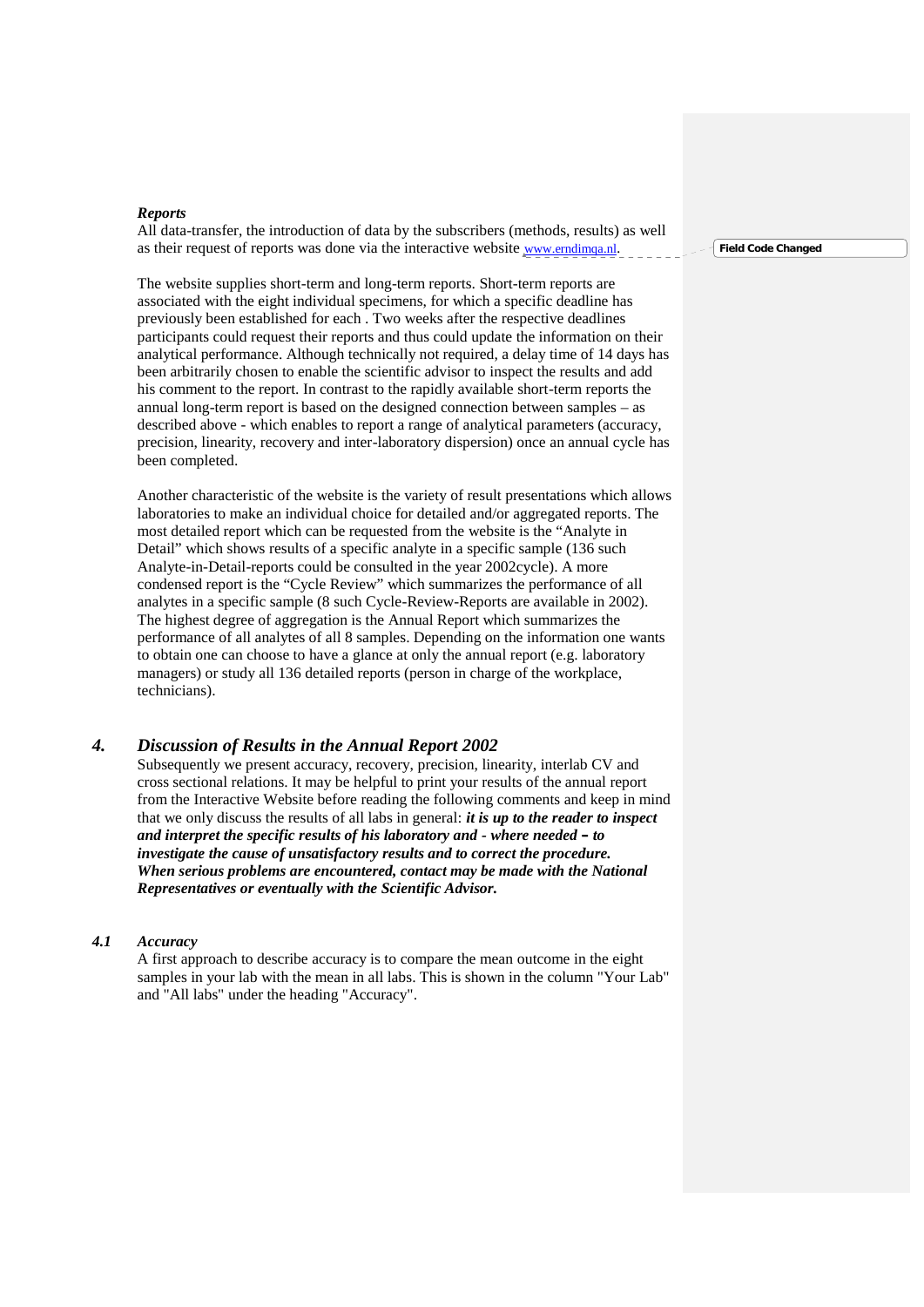### 4.2 *Recovery*

A second approach to describe accuracy is the percentage **recovery of added analyte**. In this approach it is assumed that the recovery of the weighed quantities is the target value. The correlation between weighed quantities as added to the samples (on the x axis) and the measured quantities (on the y-axis) have been calculated. The slope of the correlation multiplied with 100% is the recovery of the added amounts. The column "Recovery" shows your recovery in the respective organic acids in comparison to the median recovery of all laboratories. The median recovery ranges from 72% (3-OH-Butyric acid) to 142% (3-OH-Propionic acid). The overall mean recovery is an excellent 100%. Conclusions from aggregated data are generalisations which should render the participants to the QC-programs (and even more the end users of the data) cautious about utilizing data from other labs without asking about proof of reliability. The difficulties we face are certainly a challenge for developing improved methods.

#### 4.2.1 *Precision*

Reproducibility is an important parameter for quality in the laboratory especially for the follow-up of patients. The CV is calculated from the pairs of the scheme which can be regarded as duplicates (Intra Laboratory CV as indicator for reproducibility). Since there are only four pairs, the calculated precision can only give an indication about the reproducibility of the individual laboratory. It allows, however, comparison of the individual performance with that of the other participants. The results in comparison to the median of all labs is shown in the column "Precision" of the Annual Report. Precision ranges from an excellent 3.9% for creatinine to a poor 27.9% for suberylglycine with an overall intra-lab CV of 17.2%.

#### 4.2.2 *Linearity*

Linearity over the whole relevant analytical range is another important parameter for analytical quality. The regression has been calculated taking the final concentration of the addition as independent (x) variable and the measured concentrations as the dependent  $(=v)$ . The regression coefficient r of the individual and the median of all labs are shown in the columns "Linearity"of the annual report. It can be seen that the coefficients of regression range from 0.9428 for suberylglycine to 0.9990 for suberic acid.

#### 4.2.3 *Interlab CV*

For comparison of outcome for one patient in different hospitals and for use of shared reference values it is relevant to have a high degree of harmonization between results of various laboratories. Part of the scheme design is to monitor this by calculating the Interlaboratory CV. This, along with the number of laboratories who submitted results, is shown in the column "Data All labs" in the Annual report. It can be seen that most laboratories submitted results for methylmalonic acid (47) whereas only 33 participated for suberylglycine. The Inter-lab CV ranges from 6.3% for creatinine to 230.4 for isovalerylglycine.